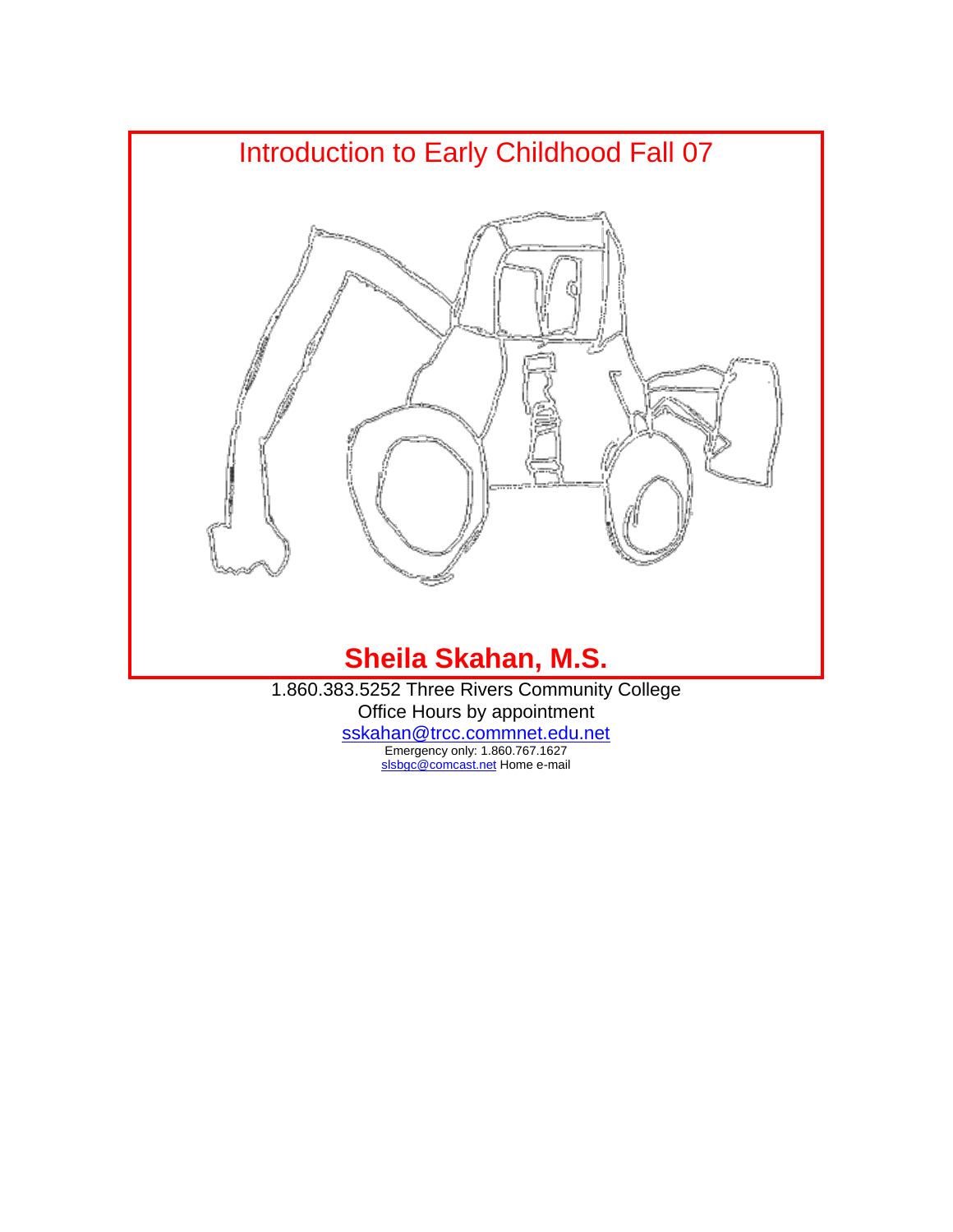

**Course Name: Introduction to Early Childhood Education Common Course Number: ECE\*101 (formerly CDV K111) ; 3 Credit Hours**

**This course introduces students to a study of the historical, anthropological, psychological, philosophical, and social perspectives of early care and education for children ages 0-8. The course acquaints students with trends in educational settings including the organization, history, and governance of American schools. The course includes the study of child development, learning models, and the multiple roles in the early childhood education profession. Field trips and observations of early childhood programs will be required.**

Prerequisites: ENG\* K100 eligibility or permission of instructor.

#### **Course Outcomes: Upon completion of the course,the students will be able to:**

- **If Identify the evolution and history of childhood for the past 400 years**
- **•** Define the philosophies of John Dewey, Friedrich Froebel, Lev Vygotsky, Jean Piaget and Howard Gardner.
- Define the characteristics of Waldorf schools, Montessori schools, Reggio Emilia, School Readiness, Head Start and Perry Preschool programs;
- **If Identify key characteristics of the multiple settings in which children** are provided early learning experiences and / or care;
- **Compare and contrast the theories of human development** including but not limited to; Behaviorist Theory, Cognitive Theory, Sociocultural Theory, Humanistic Theory, and Multiple Intelligence Theory;
- **If Identify the key learning domains commonly associated to child** development such as Social-Emotional, Language, Motor, Creative, & Cognitive;
- Recognize age appropriate and culturally appropriate development expectations for the young child;
- Define differing learning styles and teaching strategies of the learning process;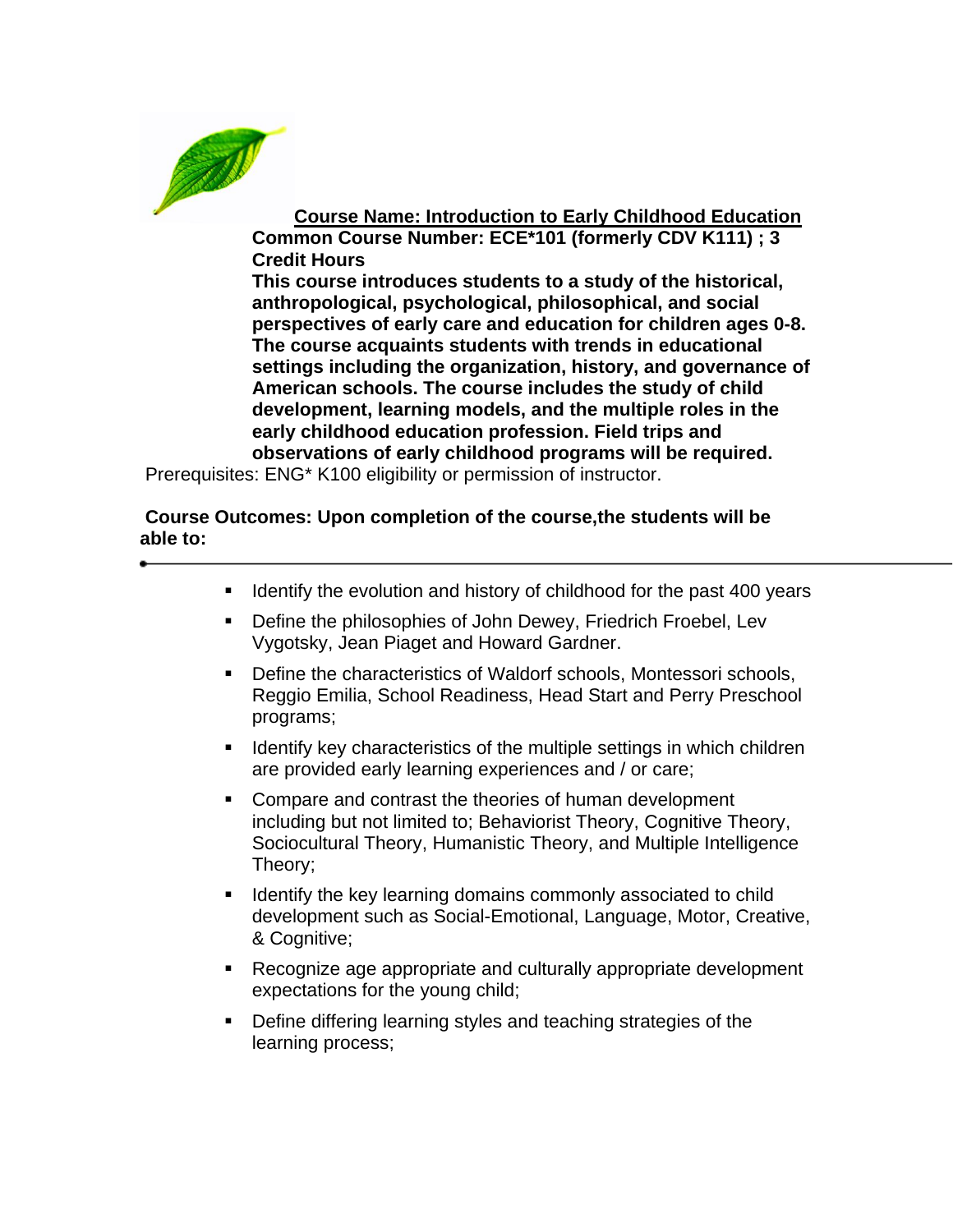- Define the importance of social-emotional relationships between teacher and child and family including current research and personal experiences;
- **If Identify how observations help you assess young children and what** methodologies of assessment are best practice
- **Integrate language, literacy, math, science, art, music and social** studies into a learning unit for a young child;
- **If Identify positive approaches to discipline using child guidance** alternatives and behavioral assessment strategies;
- Evaluate early childhood learning environments with particular attention with respect for diversity, learning climates, and quality interactions;
- **If** Identify the resources for defining requirements and educational requirements needed to be certified in the State of CT for both child care and elementary ECE teachers;
- Recognize the ethical concerns and dilemma's related to early care and education;
- **If Identify resources for determining state and federal legislation and** its' effect on the early childhood system and learning gaps for programs servicing children ages 0-8;
- Demonstrate writing and literacy skills aligned with the State of Connecticut Teaching Competencies;
- Define the current issues associated with Universal Preschool;
- Use writing center, Norwich Adult Education and library as needed to complete writing requirement

Method of Evaluation

- Class participation and individual contribution.
- Short essay and matching terminology examinations.
- Student group professional presentations (oral and written).
- Field Visits and Experiences
- Notebook Reading Summaries
- Responsive Classroom Participation
- Reaction Papers
- Professional Teaching Dispositions
- Technology through media and WebCT
- Portfolio Requirements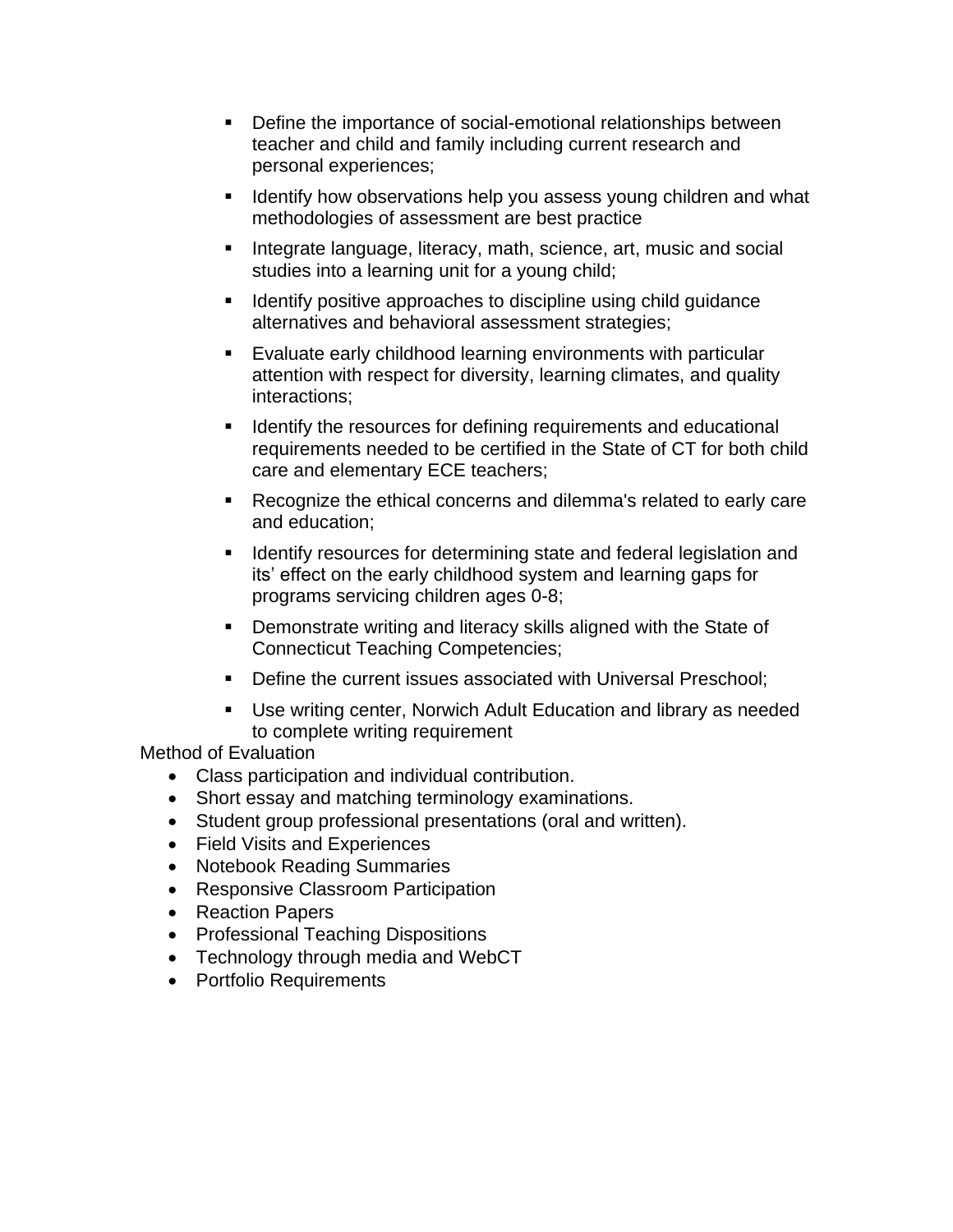| <b>Requirements for Summer Intro to ECE:</b>                                                     |                            |
|--------------------------------------------------------------------------------------------------|----------------------------|
| 1. Observations of 2 Schools                                                                     | 200                        |
| 2.<br>Midterm - take Home                                                                        | 200                        |
| 3. Notebook Chapter Summaries Chapters                                                           | 100                        |
| Group Research Project - World wide child<br>4.                                                  | 200                        |
| rearing practices                                                                                |                            |
| 5.<br><b>Reaction Papers</b>                                                                     | 200                        |
| 6<br>Advocacy & Professionalism: Attend public                                                   |                            |
| hearing on legislation relative to early childhood                                               |                            |
| issues, or an AEYC meeting or Readiness Council                                                  | Extra credit               |
| meeting in Norwich, Groton or New London or attend                                               |                            |
| meeting at local FRIENDSHIP School or charter                                                    |                            |
| school to Public School Choice. Social Sciences Sit In                                           |                            |
| also qualify see TRCC Home page.                                                                 |                            |
| Attendance and participation<br>7.                                                               |                            |
| All missed classes, late arrivals and LATE                                                       |                            |
| <b>ASSIGNMENTS work against your grade.</b> This                                                 | 100 points                 |
| is an intense course – participation and                                                         |                            |
| attendance are critical to your success. Each<br>class missed will count against your grade. Off |                            |
| tasks behaviors, negative attitudes and                                                          |                            |
| unprofessional class time conversations will be                                                  |                            |
| taken from this point average. Outside                                                           |                            |
| research, assisting others outside of class,                                                     |                            |
| positive leadership and taking extra steps to                                                    |                            |
| read, study and investigate the observation                                                      |                            |
| process will warrant extra points. Each student                                                  |                            |
| will have a voice so please allow them this                                                      |                            |
| freedom by LISTENING - thanks.                                                                   |                            |
|                                                                                                  |                            |
| <b>Ask QUESTIONS!!!!</b>                                                                         | Total<br>1,000 % 10= grade |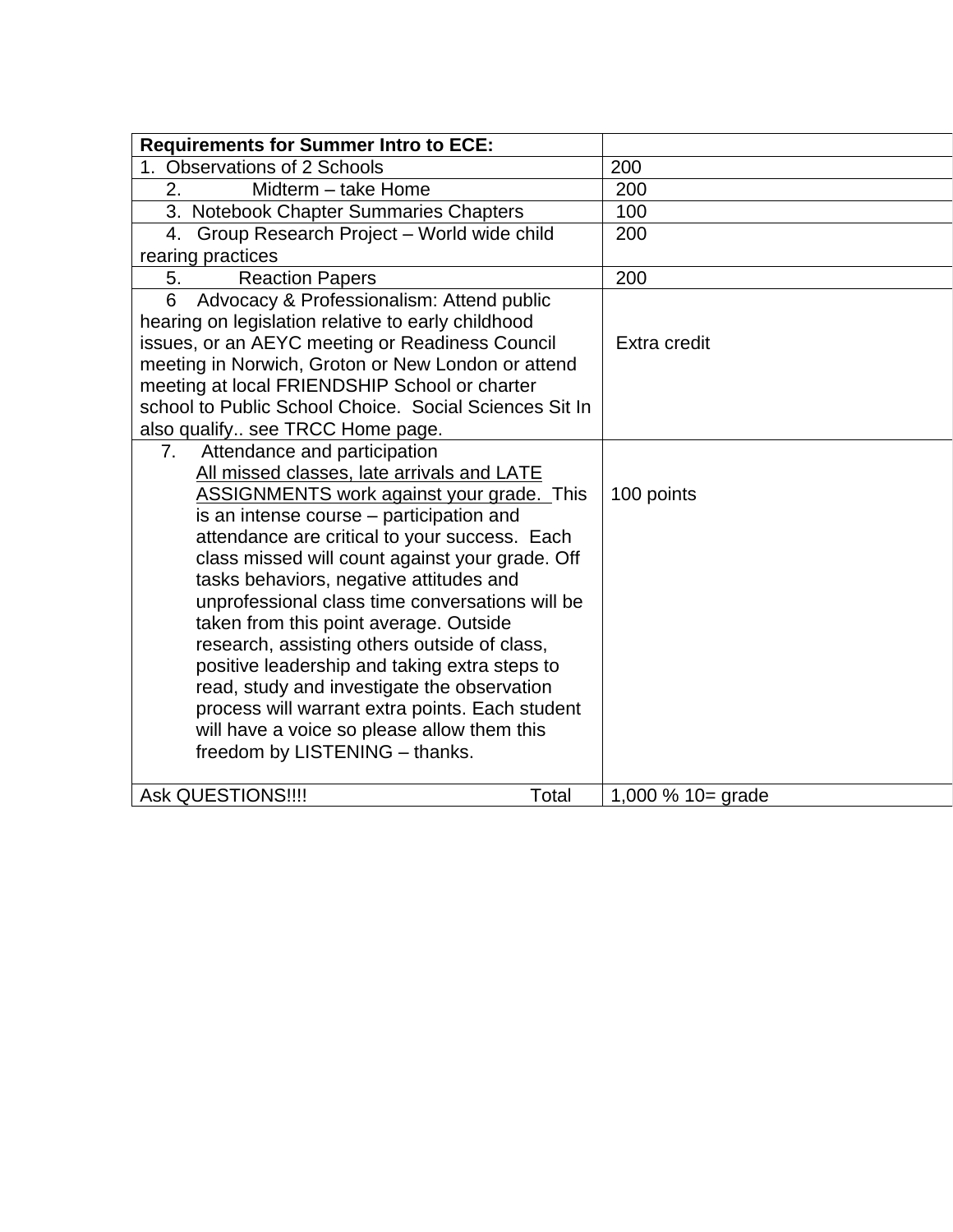| The following numerical grade system will be used: |            |                       |  |  |  |  |
|----------------------------------------------------|------------|-----------------------|--|--|--|--|
| Grade                                              | Equivalent | <b>Quality Points</b> |  |  |  |  |
| A                                                  | 96-100     | 4.0                   |  |  |  |  |
| A-                                                 | 90-95      | 3.7                   |  |  |  |  |
| B+                                                 | 86-89      | 3.3                   |  |  |  |  |
| B                                                  | 83-85      | 3.0                   |  |  |  |  |
| В-                                                 | 80-82      | 2.7                   |  |  |  |  |
| C+                                                 | 77-79      | 2.3                   |  |  |  |  |
| С                                                  | 73-76      | 2.0                   |  |  |  |  |
| $C -$                                              | 70-72      | 1.7                   |  |  |  |  |
| D+                                                 | 67-69      | 1.3                   |  |  |  |  |
| I)                                                 | 63-66      | 1.0                   |  |  |  |  |
| F                                                  |            | 0.0                   |  |  |  |  |

**Missed Classes**: For full credits, assignments must be submitted at class time, unless otherwise approved by the instructor. NO CREDIT will be given for late assignments past the grace period with the exception of extreme circumstances.

#### **Special Needs/Disabilities Statement**

If you have a hidden or visible disability or special circumstance, which may require my attention or classroom or test taking modifications, please see me as soon as possible, If you have not already done so, please consult with Chris Scarborough, Disabilities Student Counselor or speak to me during the FIRST WEEK OF CLASS.

#### **College Resources**

Grading System

**In order to pursue a career in teaching, you MUST be literate**. To help you with your writing skills, we have the privilege of working with The Norwich Adult Education who will visit our classroom to give you the resources to improve your writing. **Please UTILIZ**E this service; it is an investment of time that will help you tremendously.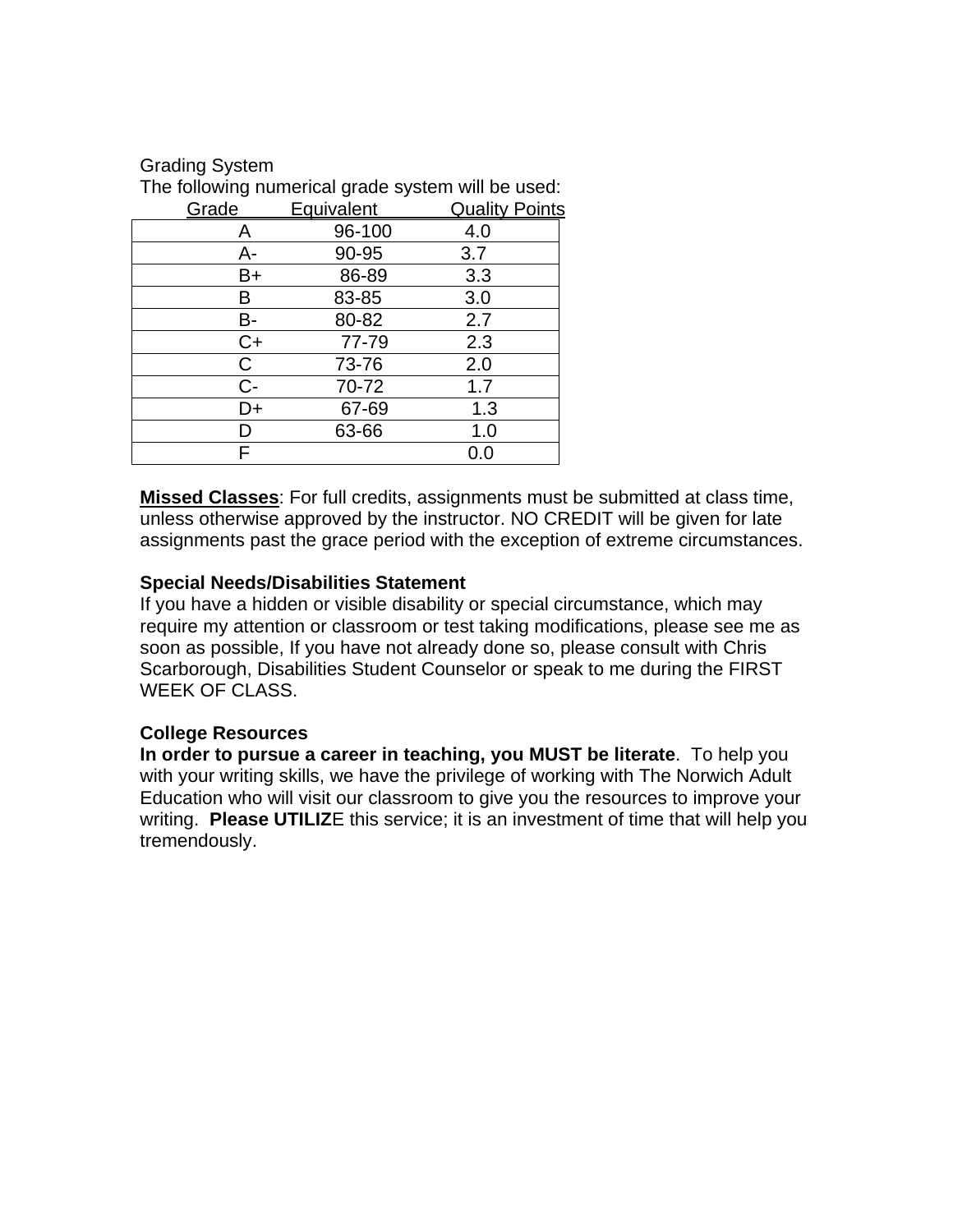#### **Cellular Phones and Beepers**

Students are notified that cellular phones and beepers are allowed in class or in the Learning Resource Center only if they are turned off or turned to a silent mode. Under no circumstances are phones to be answered in class. When there are extenuating circumstances that require that a student be available by phone or beeper, the student should speak to the instructor prior to class, so that together they can arrive at an agreement.

#### NAEYC STANDARDS….

Standard 1: Promoting child development and learning

- Standard 2: Building family and community relationships
- Standard 3: Observing, documenting, and assessing to support young children and families
- Standard 4: Teaching and learning
- Standard 5: Becoming a professional

# The Supportive Skills

Supportive Skill 1: Self-assessment and self-advocacy

Supportive Skill 2: Mastering and applying foundational concepts from general education

Supportive Skill 3: Written and verbal communications skills

Supportive Skill 4: Making connections between prior knowledge/experience and new learning Supportive Skill 5: Identifying and using professional resources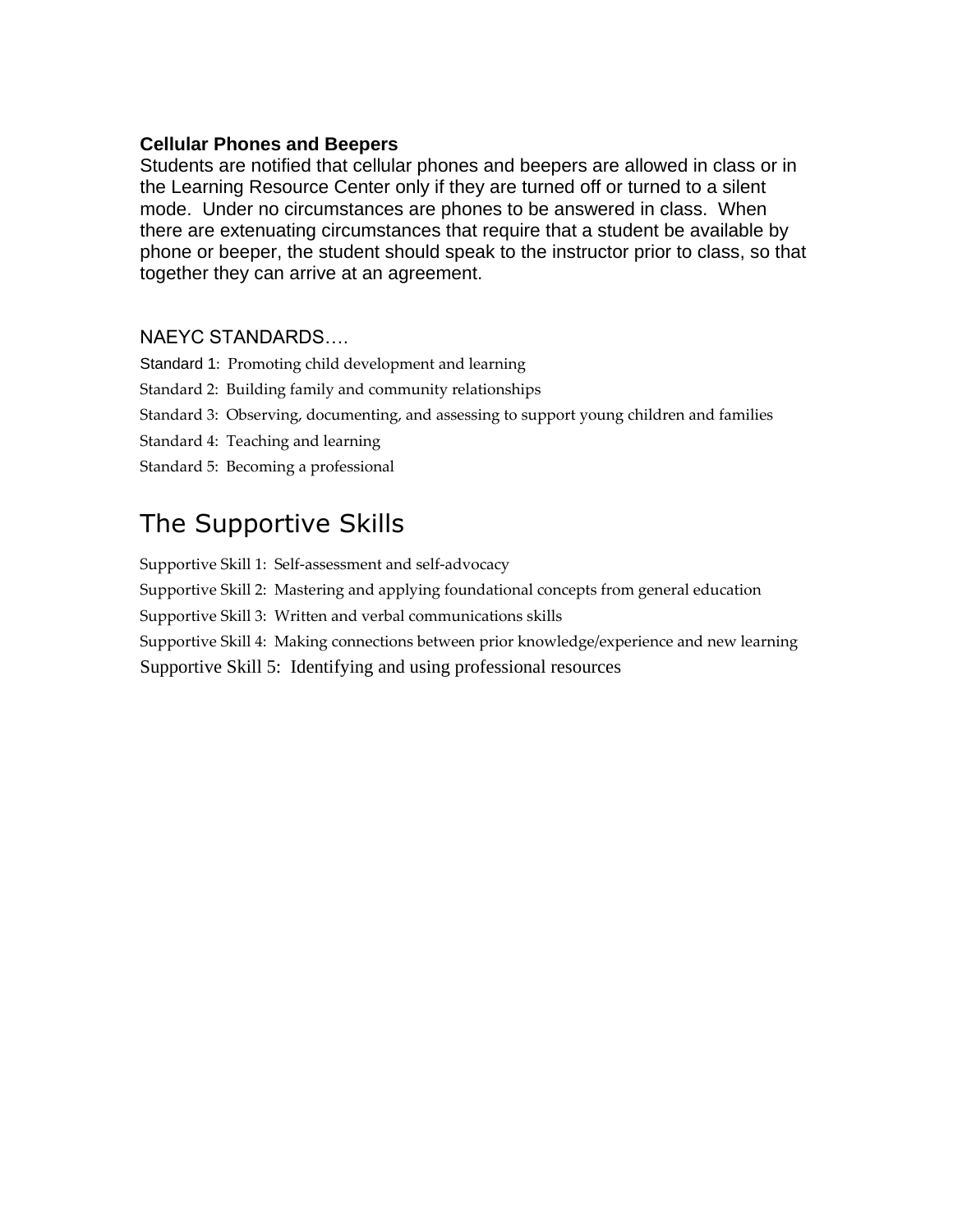## **Course Outline: Fall 07**

| Week #         | <b>Dates</b>                                     | <b>Chapters</b>              | <b>Assignments</b>                      | <b>Objective</b>                                                                                                                                                                                | <b>NAEYC/NC</b><br><b>ATE</b><br><b>Standards</b><br>for<br>Professiona<br><b>Preparation</b><br><b>Programs</b>                                         |
|----------------|--------------------------------------------------|------------------------------|-----------------------------------------|-------------------------------------------------------------------------------------------------------------------------------------------------------------------------------------------------|----------------------------------------------------------------------------------------------------------------------------------------------------------|
| 1              | August<br>28, 30                                 | One History of<br><b>ECE</b> |                                         | Identify resources for<br>determining state and<br>federal legislation and<br>its' effect on the early<br>childhood system and<br>learning gaps for<br>programs servicing<br>children ages 0-8; | Standard 1:<br>Promoting<br>child<br>development<br>and learning<br>Standard 4:<br>Teaching and<br>learning<br>Standard 5:<br>Becoming a<br>professional |
| $\overline{2}$ | September<br>4,6                                 | One History of<br><b>ECE</b> | <b>Reaction Paper</b><br>One Due        | -Identify the evolution<br>and history of<br>childhood for the past<br>400 years                                                                                                                | Standard 4:<br>Teaching and<br>learning<br>Standard 5:<br>Becoming a<br>professional                                                                     |
| 3              | September<br>11,13<br>Convocation<br>On the 11ti | One History of<br><b>ECE</b> | <b>Reaction Paper</b><br><b>Two Due</b> | Identify the evolution<br>and history of<br>childhood for the past<br>400 years                                                                                                                 | Standard 1:<br>Promoting<br>child<br>development<br>and learning<br>Standard 4:<br>Teaching and<br>learning<br>Standard 5:<br>Becoming a<br>professional |
| 4              | September<br>18.20                               | <b>Chapter Two</b>           |                                         | Identify resources for<br>determining state and<br>federal legislation and<br>its' effect on the early<br>childhood system and                                                                  | Standard 4:<br>Teaching and<br>learning<br>Standard 5:<br>Becoming a                                                                                     |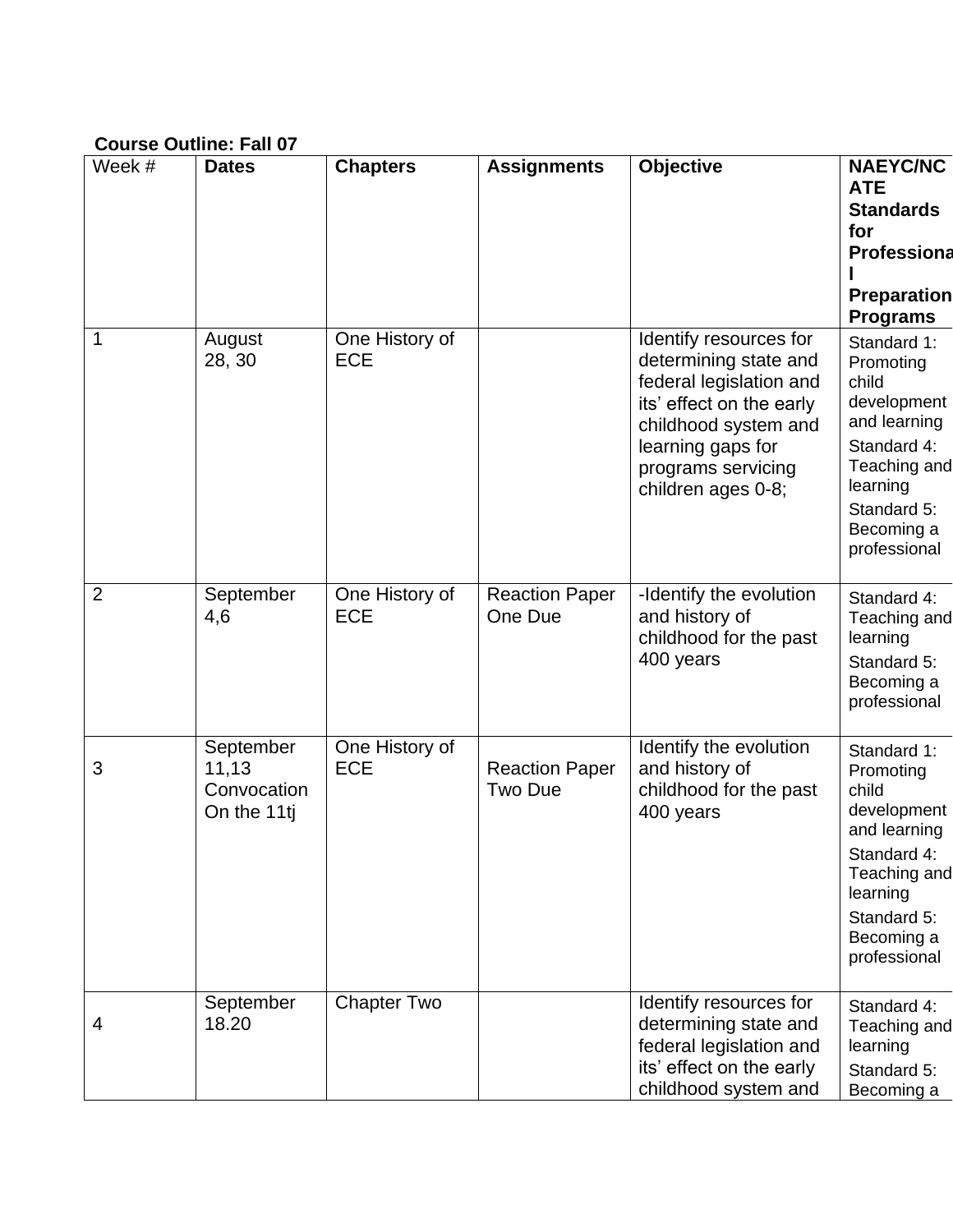|   |                                                                                                              |                                                         |                                           | learning gaps for<br>programs servicing<br>children ages 0-8;                                                                                                                                                                                                                            | professional                                                                                                                                               |
|---|--------------------------------------------------------------------------------------------------------------|---------------------------------------------------------|-------------------------------------------|------------------------------------------------------------------------------------------------------------------------------------------------------------------------------------------------------------------------------------------------------------------------------------------|------------------------------------------------------------------------------------------------------------------------------------------------------------|
| 5 | September<br>25, 27                                                                                          | <b>Chapter Three</b><br>Young Children                  | <b>Reaction Paper</b><br><b>Three Due</b> | -Identify the key<br>learning domains<br>commonly associated<br>to child development<br>such as Social-<br>Emotional, Language,<br>Motor, Creative, &<br>Cognitive;<br>-Recognize age<br>appropriate and<br>culturally appropriate<br>development<br>expectations for the<br>young child | Standard 1:<br>Promoting<br>Child<br>Development<br>and Learning:<br>-Knowing and<br>understanding<br>young<br>children's<br>characteristic<br>s and needs |
| 6 | October<br>$2nd$ and 4th                                                                                     | <b>Chapter Four</b><br>Developmental<br><b>Theories</b> |                                           | -Define the<br>philosophies of John<br>Dewey, Friedrich<br>Froebel, Lev Vygotsky,<br>Jean Piaget and<br>Howard Gardner.                                                                                                                                                                  | -Know and<br>understand<br>the multiple<br>influences on<br>development<br>and learning                                                                    |
| 7 | October 9th<br>and 11 <sup>th</sup><br>October 11 <sup>th</sup><br>Social<br><b>Sciences</b><br>Class shared | <b>Chapter Four</b><br>Developmental<br><b>Theories</b> |                                           | -Define the<br>philosophies of John<br>Dewey, Friedrich<br>Froebel, Lev Vygotsky,<br>Jean Piaget and<br><b>Howard Gardner.</b>                                                                                                                                                           | Standard 4:<br>Teaching and<br>learning<br>Standard 5:<br>Becoming a<br>professional                                                                       |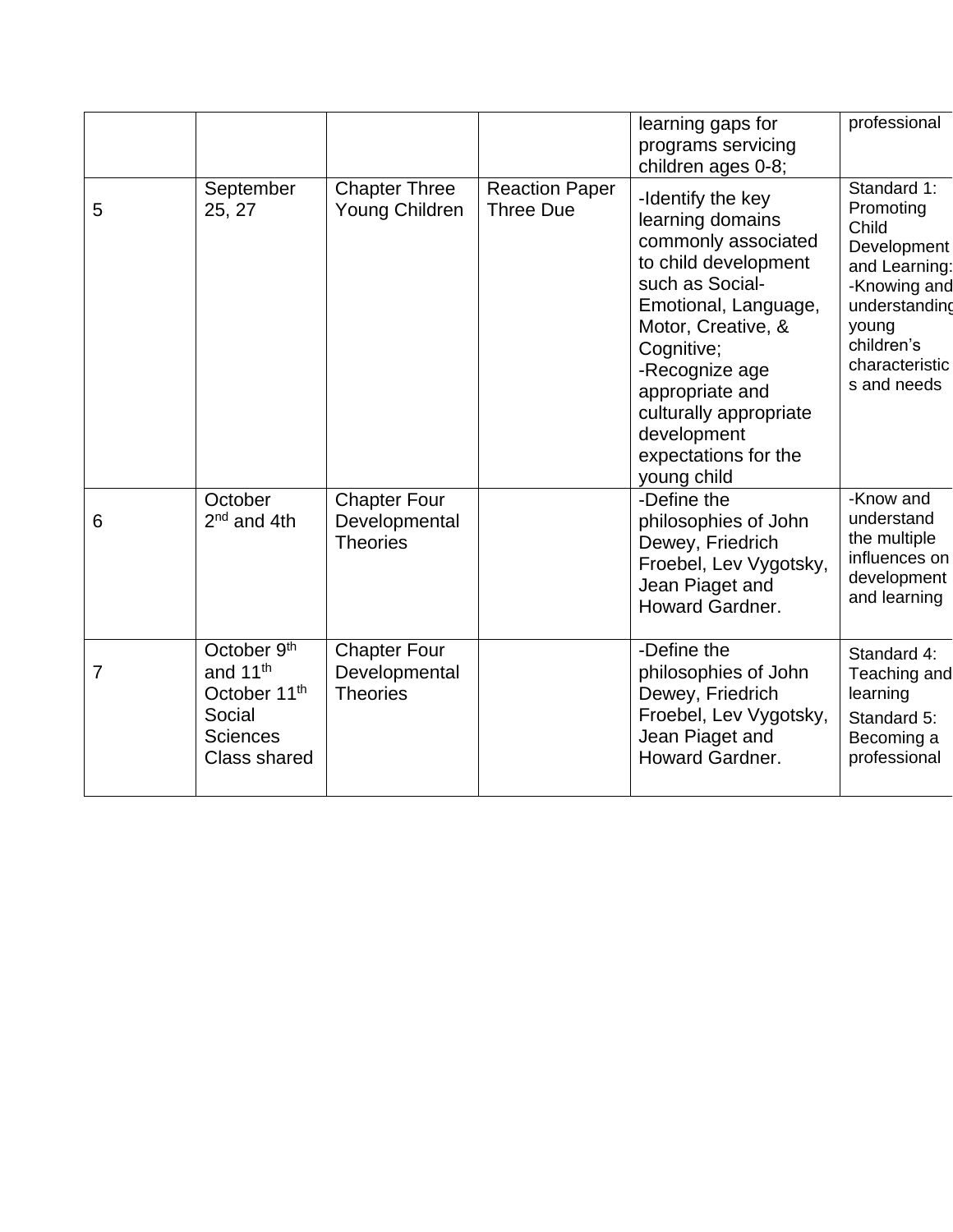| 8  | October 16 <sup>th</sup><br>and 18 <sup>th</sup><br>Guest<br>Speaker                      | <b>Chapter Four</b><br>Developmental<br><b>Theories</b> | <b>Take Home</b><br>MIdterm                                    | -Compare and contrast<br>the theories of human<br>development including<br>but not limited to;<br>Behaviorist Theory,<br>Cognitive Theory,<br>Maturationists,<br>Sociocultural Theory,<br>Humanistic Theory,<br>and Multiple<br>Intelligence Theory. | Standard 4:<br>Teaching and<br>learning<br>Standard 5:<br>Becoming a<br>professional                                                                                                               |
|----|-------------------------------------------------------------------------------------------|---------------------------------------------------------|----------------------------------------------------------------|------------------------------------------------------------------------------------------------------------------------------------------------------------------------------------------------------------------------------------------------------|----------------------------------------------------------------------------------------------------------------------------------------------------------------------------------------------------|
| 9  | October<br>23 and $25th$<br><b>Class Field</b><br><b>Trip October</b><br>25 <sub>th</sub> | Chapters 6<br>Observation                               | Chapter<br><b>Summary Due</b>                                  | Identify how<br>observations help you<br>assess young children<br>and what<br>methodologies of<br>assessment are best<br>practice                                                                                                                    | Standard 3:<br>Observing,<br>documenting,<br>and assessing<br>to support<br>young childrei<br>and families<br>Standard 4:<br>Teaching and<br>learning<br>Standard 5:<br>Becoming a<br>professional |
| 10 | October 30,<br>November 1<br>- observation<br>class                                       | Chapter 7<br>Guidance                                   | Chapter<br><b>Summary Due</b><br>Draft of Final<br>Project     | Identify positive<br>approaches to<br>discipline using child<br>guidance alternatives<br>and behavioral<br>assessment strategies;                                                                                                                    | Using<br>developmenta<br>knowledge to<br>create<br>healthy,<br>respectful,<br>supportive<br>and<br>challenging<br>learning<br>environments                                                         |
| 11 | November 6,<br>8<br>November 8th<br>Observation<br>Day: No<br>formal Class                | Chapter 8<br><b>Families and</b><br><b>Teachers</b>     | <b>1st Observation</b><br>Due<br>Chapter<br><b>Summary Due</b> | Define the importance<br>of social-emotional<br>relationships between<br>teacher and child and<br>family including current<br>research and personal<br>experiences;                                                                                  | Standard 3:<br><b>Building family</b><br>and community<br>relationships                                                                                                                            |
| 12 | November<br>13, 15                                                                        | Chapter 9<br>Creating<br>Environments;                  | 2 <sup>nd</sup> Observation<br>:due                            | Evaluate early<br>childhood learning                                                                                                                                                                                                                 | Standard 4:<br>Teaching and                                                                                                                                                                        |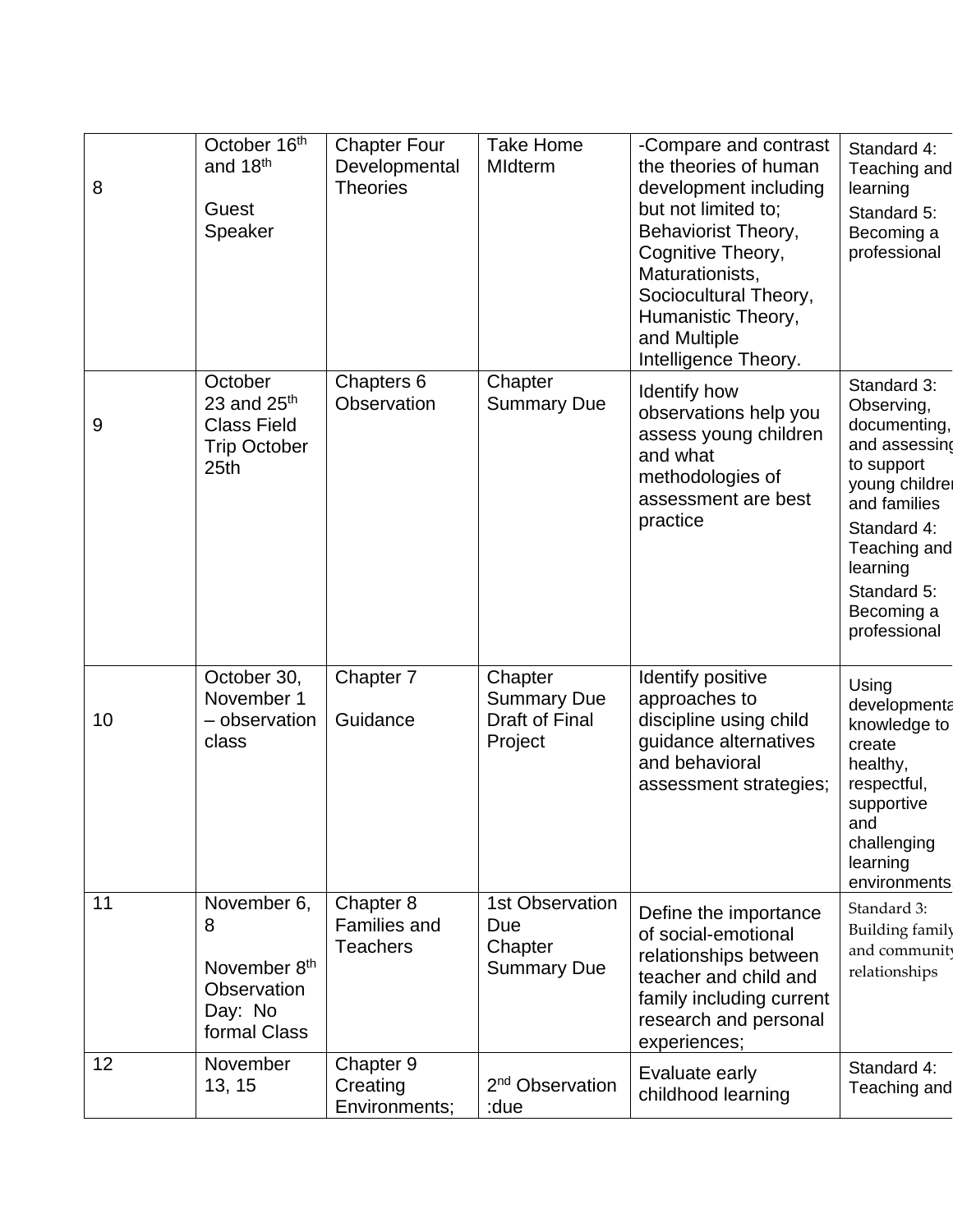|               | November<br>15 <sup>th</sup><br><b>Class Field</b><br>Trip                                     | <b>Begin</b><br>Curriculum                                             | Chapter<br><b>Summary Due</b> | environments with<br>particular attention with<br>respect for diversity,<br>learning climates, and<br>quality interactions;<br>Identify the key<br>learning domains<br>commonly associated<br>to child development<br>such as Social-                                                   | learning<br>Standard 5:<br>Becoming a<br>professional                                                       |
|---------------|------------------------------------------------------------------------------------------------|------------------------------------------------------------------------|-------------------------------|-----------------------------------------------------------------------------------------------------------------------------------------------------------------------------------------------------------------------------------------------------------------------------------------|-------------------------------------------------------------------------------------------------------------|
|               |                                                                                                |                                                                        |                               | Emotional, Language,<br>Motor, Creative, &<br>Cognitive;                                                                                                                                                                                                                                |                                                                                                             |
| 13            | November<br>20<br><b>NO CLASS</b><br>on<br><b>NOVEMBER</b><br>22 <sup>nd</sup><br>Thanksgiving | Chapter 10<br>Curriculum<br><b>Essentials</b>                          | Chapter<br><b>Summary Due</b> | Identify the key<br>learning domains<br>commonly associated<br>to child development<br>such as Social-<br>Emotional, Language,<br>Motor, Creative, &<br>Cognitive;<br>Recognize age<br>appropriate and<br>culturally appropriate<br>development<br>expectations for the<br>young child; | Standard 1:<br>Promoting<br>child<br>development<br>and learning<br>Standard 4:<br>Teaching and<br>learning |
| 14            | November<br>27, 29                                                                             | 27 <sup>th</sup> Curriculum<br>29 <sup>th</sup> Final<br>Presentations |                               | Define differing<br>learning styles and<br>teaching strategies of<br>the learning process;                                                                                                                                                                                              | Standard 4:<br>Teaching and<br>learning<br>Standard 5:<br>Becoming a                                        |
| 15            | December<br>$4th$ , 6h                                                                         | Final<br><b>Presentations</b>                                          |                               | Demonstrate writing<br>and literacy skills<br>aligned with the State<br>of Connecticut<br>Teaching<br>Competencies;                                                                                                                                                                     | professional<br>Standard 4:<br>Teaching and<br>learning<br>Standard 5:<br>Becoming a<br>professional        |
| <b>FINALS</b> | December<br>11 <sup>th</sup>                                                                   | Hand in Final<br><b>Work</b>                                           |                               | Demonstrate writing<br>and literacy skills<br>aligned with the State                                                                                                                                                                                                                    | Standard 4:<br>Teaching and<br>learning<br>Standard 5:                                                      |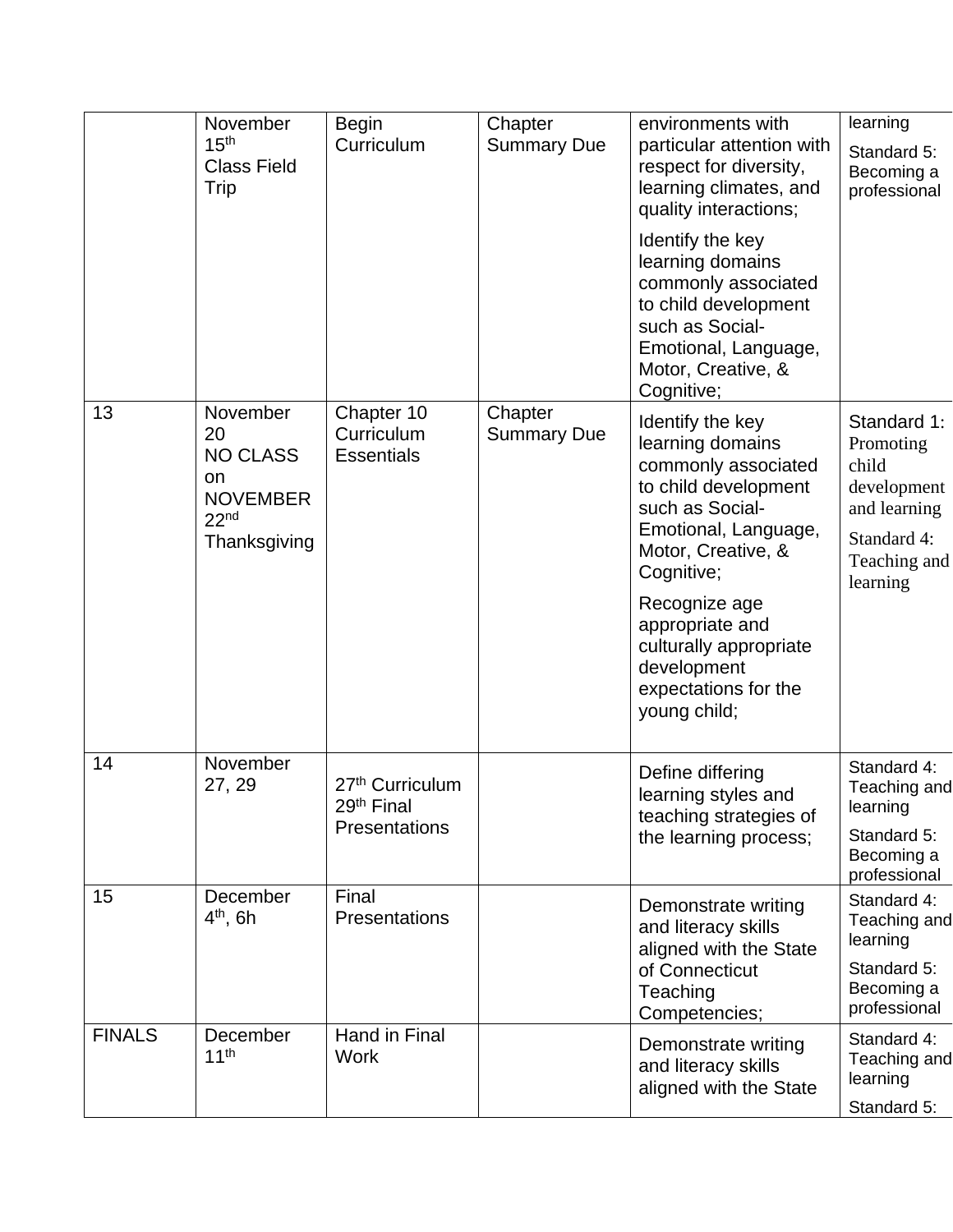|  |  | of Connecticut | Becoming a<br>professional |
|--|--|----------------|----------------------------|
|  |  | Teaching       |                            |
|  |  | Competencies;  |                            |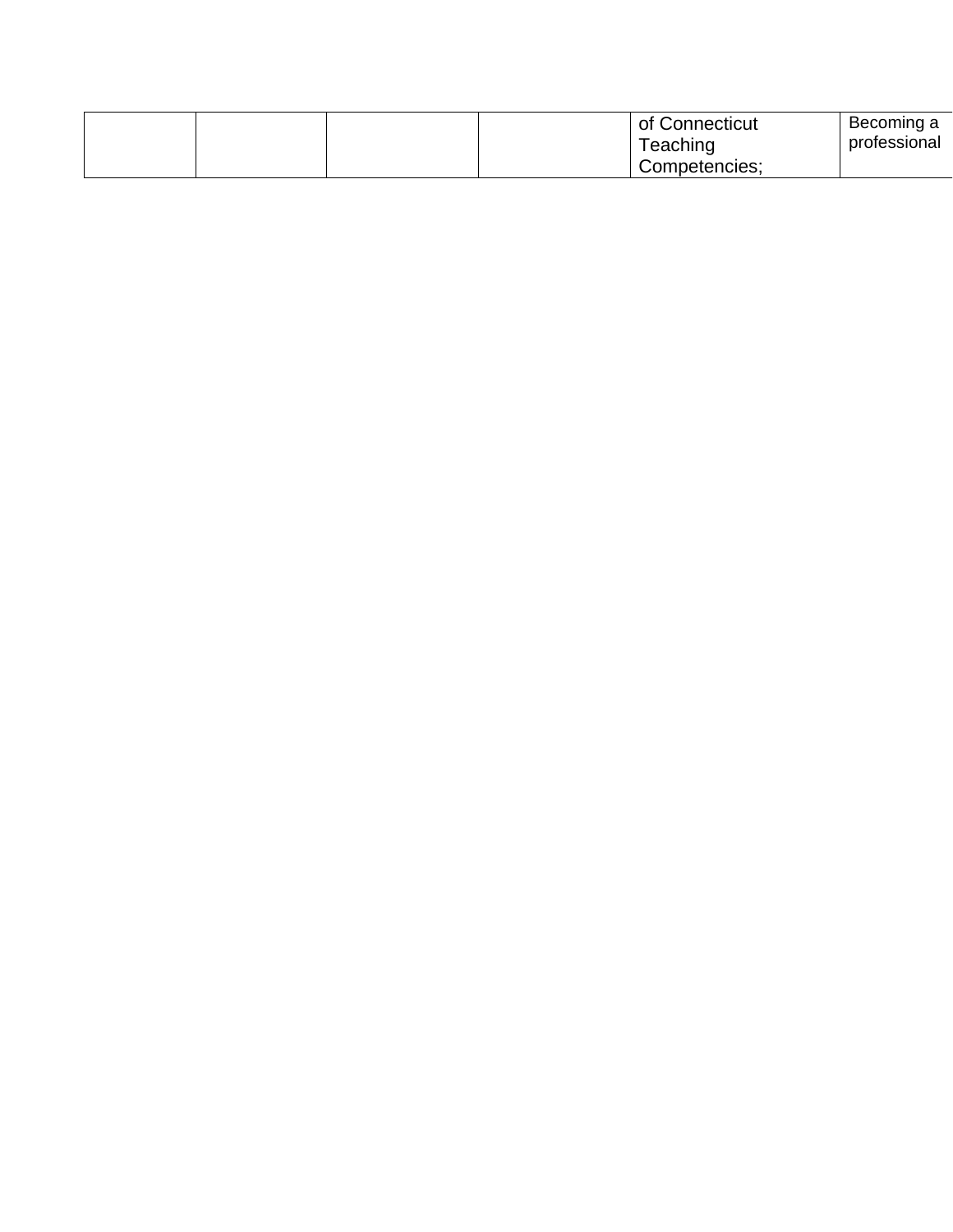#### **Required Text:**

Gordon, Ann Miles: Brown, Kathryn, Beginning Essentials in ECE Albany, NY: Delmar, 2007.

The Connecticut Framework, State of CT, State Board of Education, 1999.

Bibliography:

Bredekamp, S. (1997). Developmentally appropriate practice: The early childhood educator as decision maker. In S. Bredekamp & C. Copple (Eds.), Developmentally appropriate practice in early childhood programs. Washington, DC: NAEYC.

Bredekamp, Sue, and Copple, Carol. (Eds.). (1997) Developmentally Appropriate Practice in Early Childhood Programs. - Revised edition. NAEYC: Washington, D.C.

Chatfield, Mimi Brodsky. (1993) Teaching is the Key of Life. NAEYC: Washington, D.C.

City of Reggio Emilia (1985). The Hundred Languages of Children. Reggio Emilia, Italy: Author.

Curtis, D and Carter, M. (2003). Creative Activities for Young Children Eighth Edition. Albany, N.Y. Delmar Learning.

Dodge, Diane Trister and Colker, Laura. (2002) The Creative Curriculum for Preschool. Fourth Edition. Teaching Strategies Inc.: Washington, D.C.

Dodge, Diane Trister, Dombro, Koralek, Derry Gosselin, Pizzolongo, P. (2004) Caring for Preschool Children. Third Edition. Teaching Strategies Inc.: Washington, D.C.

Gardner, H. (1995). Frames of Mind: Multiple Intelligence. New York: Basic Books.

Jones, Elizabeth, and Nimmo, John. (1994) Emergent Curriculum. NAEYC: Washington, D.C.

Herr, Judy. (2005) Working with Young Children. The Goodheart-Wilcox Company, Inc.: Illinois.

Landy, S. Pathways To Competence: Promoting Healthy Social And Emotional Development In Young Children. Paul H. Brooks, 2002.